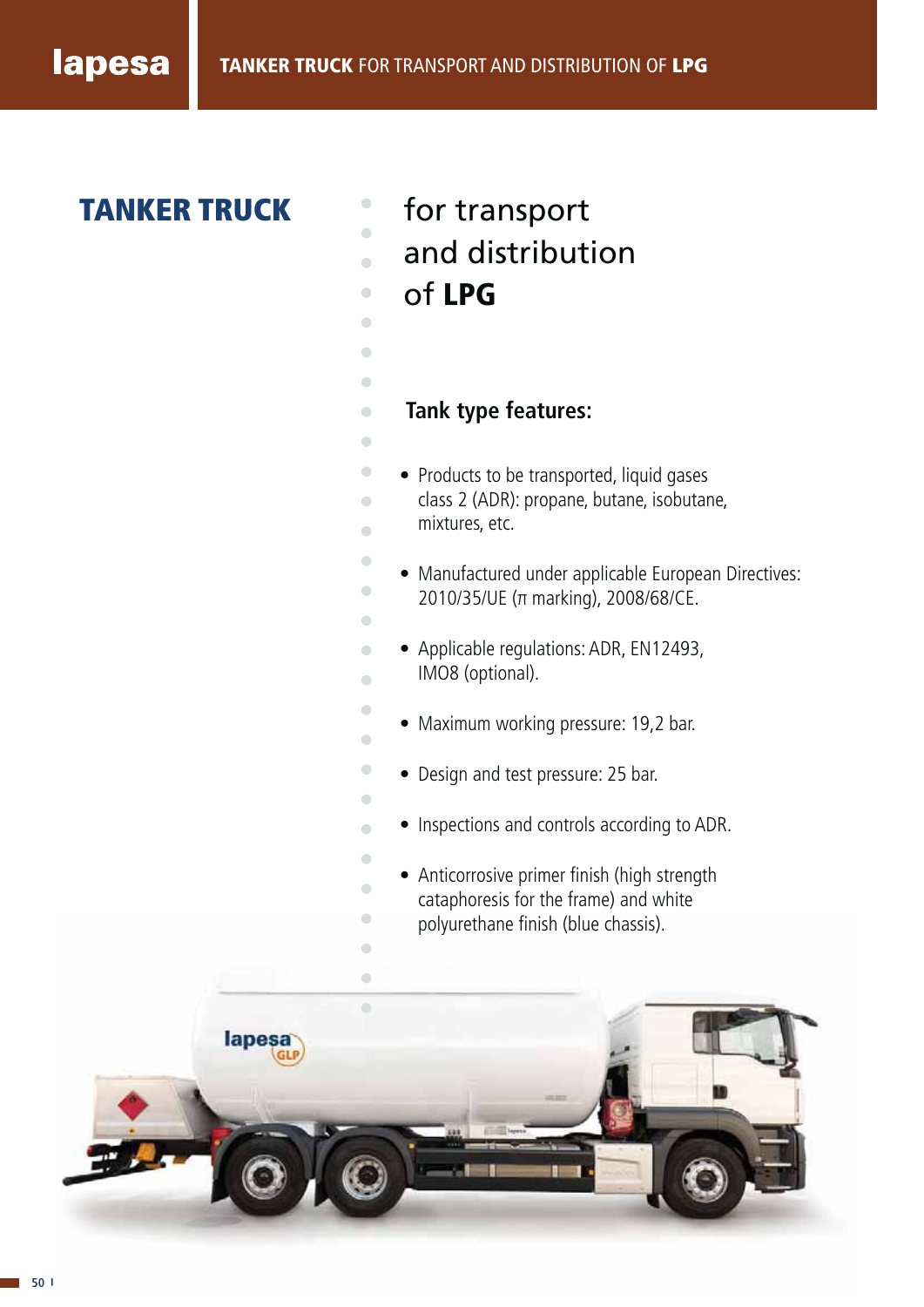

# **OVERALL DIMENSIONS FOR A 3 AXLE TRUCK (26 TONS)**

- Nominal capacity: 28 m<sup>3</sup>.
- TEstimated tare weight of the truck without tank: 7.4 Ton.
- Approximate tare of the set: 14 Ton.
- LPG load: 12 Ton.

## **INCLUDED ELEMENTS IN A BASIC TANKER**

- Internal baffles inside for transport with partial filling.
- Aluminum sunshade in the upper area of the cylinder.
- DN500 inspection manhole.
- Loading cabinet in the central area, with access from both sides.
- Distribution cabinet in the central area, right side.
- Other: ADR plates, fire extinguishers.

## **EMERGENCY/SAFETY SYSTEMS**

- The tanker includes **6 emergency pushbuttons** in various tanker locations. When manually activated, they close the tanker stopvalves and the pump switches to stop mode.
- **Detector for closed cabinet:** When valves cabinet is closed (no intention for LPG transfer), this detector closes the tanker stop valves and the pump switches to stop mode.
- **Parking brake:** Tanker stop valves can only be opened when the parking brake is activated. Option to be specified (in coordination with the truck supplier).
- **Anti-start system:** In case the truck tries to be started with the valves cabinet open, this safety system acts on the truck brakes, leaving them constantly activated. To avoid a possible wrong contact during truck driving, that could cause a sudden break on road, this system only acts when speed is below 5 km/h (when starting the truck). Option to be specified (in coordination with the truck supplier).



We adapt our products to the needs of our clients (truck, capacity, equipment, sunshade, etc.). An example of a tanker is shown in this catalog. Check with us your requirements.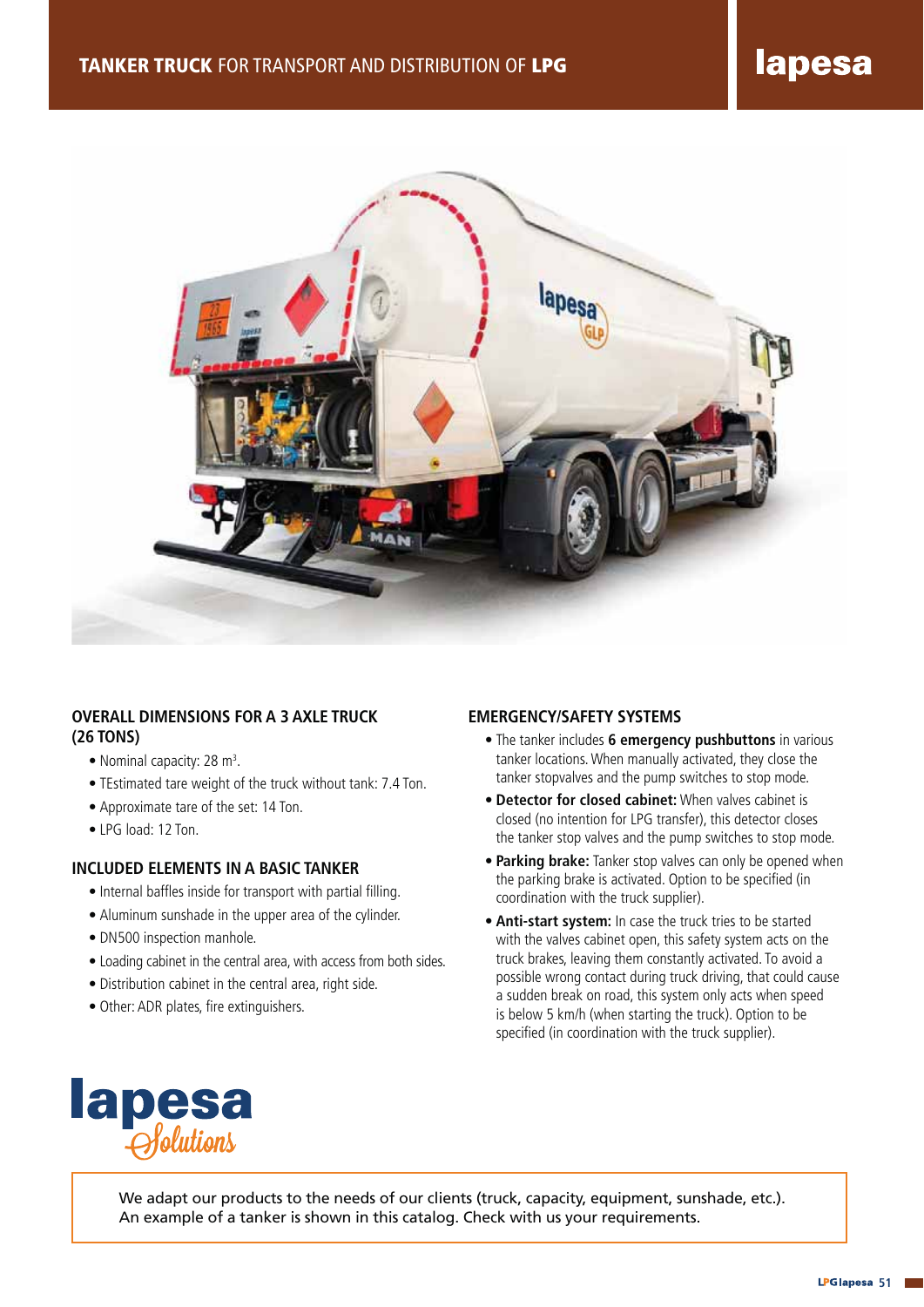## **LPG EQUIPMENT**

- Pneumatic operated bottom valves, REGO or similar.
- Manual stopvalves, ball type, with stainless steel sphere.
- Blackmer 3" type pump. With hydraulic motor. With Blackmer 1-1 / 2" bypass.
- Liquid Control type volumetric counter with temperature compensator. Electronic head. Printer in separate cabinet.
- Hose 1-1/4'' (28 meters), In winder with pneumatic / hydraulic reel.
- Connections to gas or liquid phase, finished in flange. Optionally, the terminal will be placed according to the customer needs.
- All pipe sections are protected by relief valves, either manual or automatic.
- Other tank valves:
	- REGO type rotating level.
	- Internal safety valves, REGO type (IMO case).
	- High point indicator and pressure gauge.
	- Temperature indicator.

#### **HYDRAULIC INSTALLATION:**

• Under customer specifications, complete hydraulic equipment is included: hydraulic pump, oil tank, cooling circuit, etc.

## **FINAL DOCUMENTATION**

- Manufacturing dossier.
- ADR documentation.
- Instructions manual.
- Technical drawing.
- Complete documentation of vehicle homologation.

## **SOME EXAMPLES OF OPTIONAL ELEMENTS**

- Loading connections in the rear area.
- Auto-filling equipment, which allows the pump to be used to fill the tank
- Tank inertization.
- Thermal treatment.
- IMO8 (allows to transport the tanker by ship, for short distances).
- Finished with customer image, logos...
- Different brands for transfer equipment.
- Stainless steel pipes.
- Fire Safe Valves.
- Specific connections to gas phase and liquid phase.